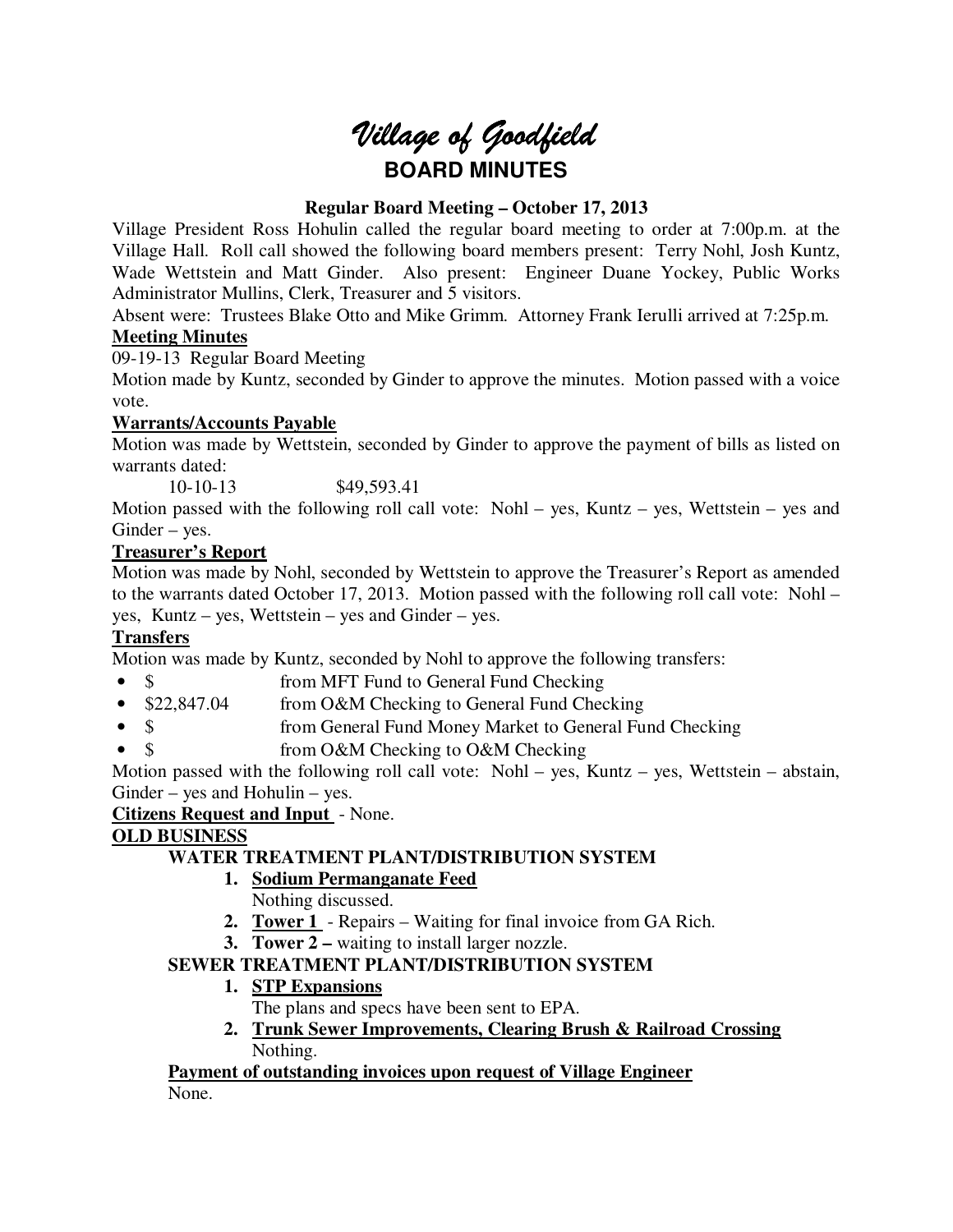### **Executive Session – 2(c-11) under the Open Meetings Act to discuss pending litigation**

There was no Executive Session. **Board of Appeals**  None. **Goodfield Business Park**  Have not received Final Plat. **Deer Lakes Cul-de-sac – Roadway Improvements Bids**  Attorney Ierulli received the final title work policy back.

### **Park Path Connection to Bridle Ridge**

Engineer Yockey brought drainage analysis for Bridle Ridge to park sidewalk drainage analysis. We will only need three pipes instead of 4 quoted by Blunier's.

Attorney Ierulli reviewed the Vacant Land Sales Contract with the Board. Motion was made by Wettstein, seconded by Nohl to approve the contract with the following correction "fence will be installed within 60 days after construction." Motion passed with the following roll call vote: Nohl – yes, Kuntz – yes, Wettstein – yes and Ginder – yes.

Motion was made by Nohl, seconded Wettstein to approve Bluniers bid with 3 pipes instead of 4. Motion passed with the following roll call vote: Nohl – yes, Kuntz – yes, Wettstein – yes and Ginder – yes.

Easement Agreement for 5' path not to exceed 6' and signage will be considered at the next regular Board Meeting.

### **CNH – IDOT Road Project**

Reimbursement Agreement has been agreed upon. Attorney Ierulli received emails from CNH's attorney stating the Village will cap at \$50,000 and if once we reach that level both parties will determine if they want to move forward. CNH will get agreement to Village.

### **CNH – Acceptance of Right of Way**

Engineer reviewed . Attorney received plat. It allows Village access to property we do not own. CNH wants to grant right of way by plat. Motion was made by Kuntz, seconded by Wettstein to accept Right of Way Plat with 30'width. Motion passed with the following roll call vote: Nohl – yes, Kuntz – yes, Wettstein – yes and Ginder –yes. **CNH** 

Nothing discussed.

### **Chapter 8 – Zoning Article IV Section 8.401 – Poultry & Livestock**

Motion was made by Grimm, seconded by Kuntz to approve Ord. 13-10, an Ordinance amending Chapter 8.401 of the Village Code. Motion passed with the following roll call vote: Nohl – yes, Kuntz – yes, Wettstein – yes and Ginder –yes

Motion was made by Grimm, seconded by Kuntz to approve Ordinance 13-11, an Ordinance amending Chapter 13 Other Regulations. Motion passed with the following roll call vote: Nohl- yes, Kuntz – yes, Wettstein – yes and Ginder – yes.

# **Ameren Substation Building Permit**

Public Works Administrator signed off on road entrance.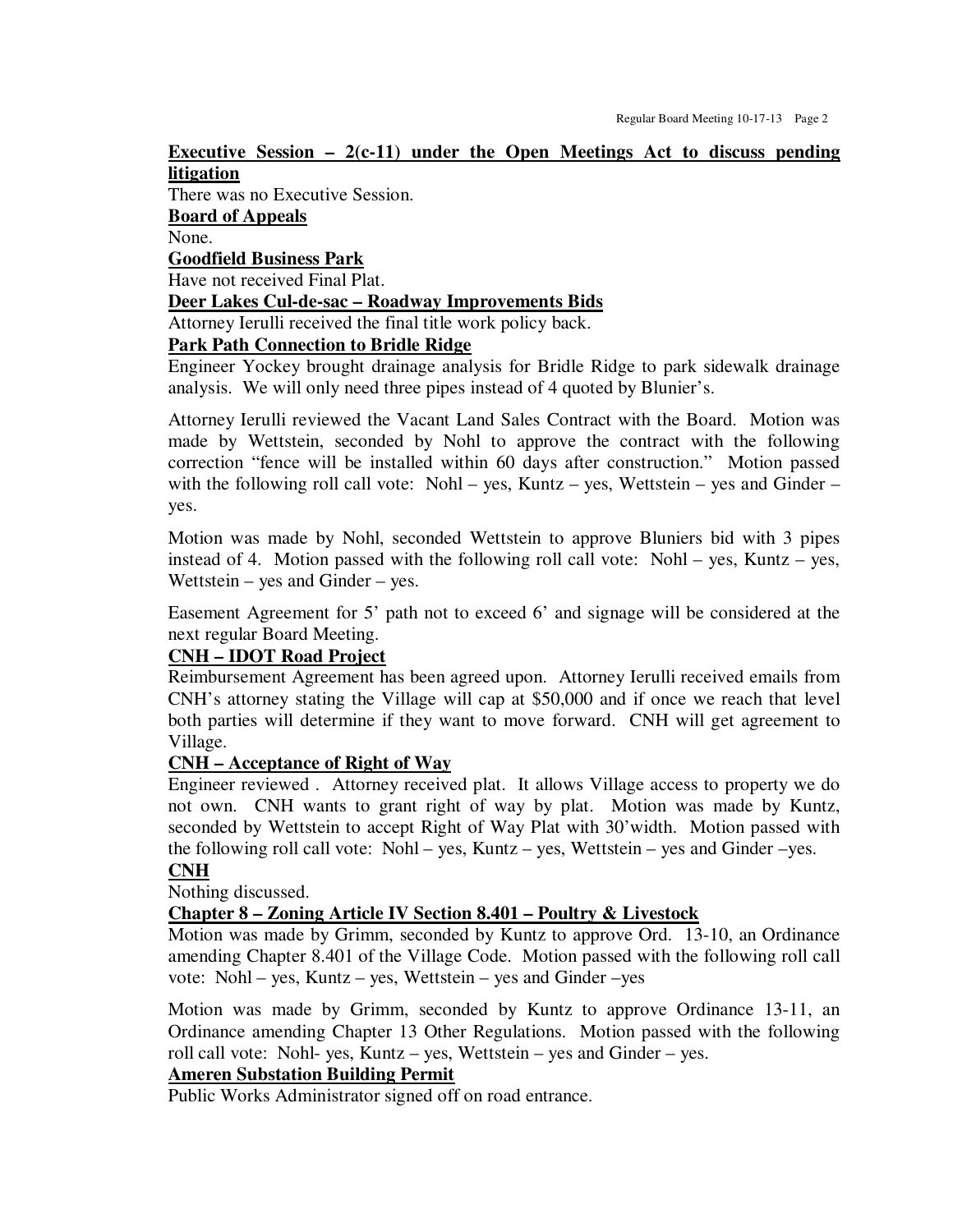### **Annexation of CNH Property**

Nothing discussed.

**Code Chapter 10.102 D Masonry & Landscaping Requirements for Commercial and Industrial Zoning** 

Nothing discussed.

**Woodford County Sign Replacement Project** 

Nothing discussed.

**Repair of CNH Lift Station Pump** 

Waiting for pump.

**NEW BUSINESS** 

### **Audit Contract Renewal**

Motion was made by Nohl, seconded by Wettstein to approve Audit Contract Renewal. Motion passed with the following roll call vote: Nohl – yes, Kuntz – yes, Wettstein – yes and Ginder –yes.

### **Freedom Oil – liquor license**

Attorney Ierulli will lay out information regarding obtaining a liquor license at the next regular Board Meeting.

### **Utility Easement 850 Deer Lakes Drive**

Attorney was contacted by Nicor re: the utility easement for 850 Deer Lakes Drive.

### **Water Rate Increase**

Wade will schedule a Water & Sewer Committee meeting.

### **Training November 7 – IRWA**

Motion was made by Wettstein, seconded by Grimm to paying \$75 each for Josh and Mike to attend training. Motion passed with the following roll call vote: Nohl – yes, Kuntz – yes, Wettstein – yes and Ginder –yes.

### **Right of Way Maintenance**

Public Works rented a boom mower. Next year they will trim residential areas by hand.

# **Credit Card for Public Works Employees Approval**

Motion was made by Wettstein, seconded by Nohl to approve the credit card for Public Works. Motion passed with the following roll call vote: Nohl – yes, Kuntz – abstain, Wettstein – yes and Ginder –yes.

### **Supplemental Ordinance for increase in appropriations for hiring new full time employee Ord. 13-09**

Motion was made by Wettstein, seconded by Nohl to approve the Supplemental Ordinance for increase in appropriations for hiring new full time employee. Motion passed with the following roll call vote: Nohl – yes, Kuntz – yes, Wettstein – yes and Ginder - yes. Supplemental Ordinance is increased as follows:

| Payroll-Maintenance from \$50,000 |                | to | \$67,000 |
|-----------------------------------|----------------|----|----------|
| <b>Health Insurance</b>           | from $$62,500$ | to | \$75,000 |
| Payroll Tax Expense from \$21,875 |                | to | \$20,500 |
| <b>IMRF</b>                       | from $$22,500$ | to | \$28,000 |
|                                   |                |    |          |

Motion passed with the following roll call vote: Nohl – yes, Kuntz – yes, Wettstein – yes and Ginder –yes.

### **Executive Session 2(c-1) of the Open Meetings Act to discuss personnel**

There was no Executive Session.